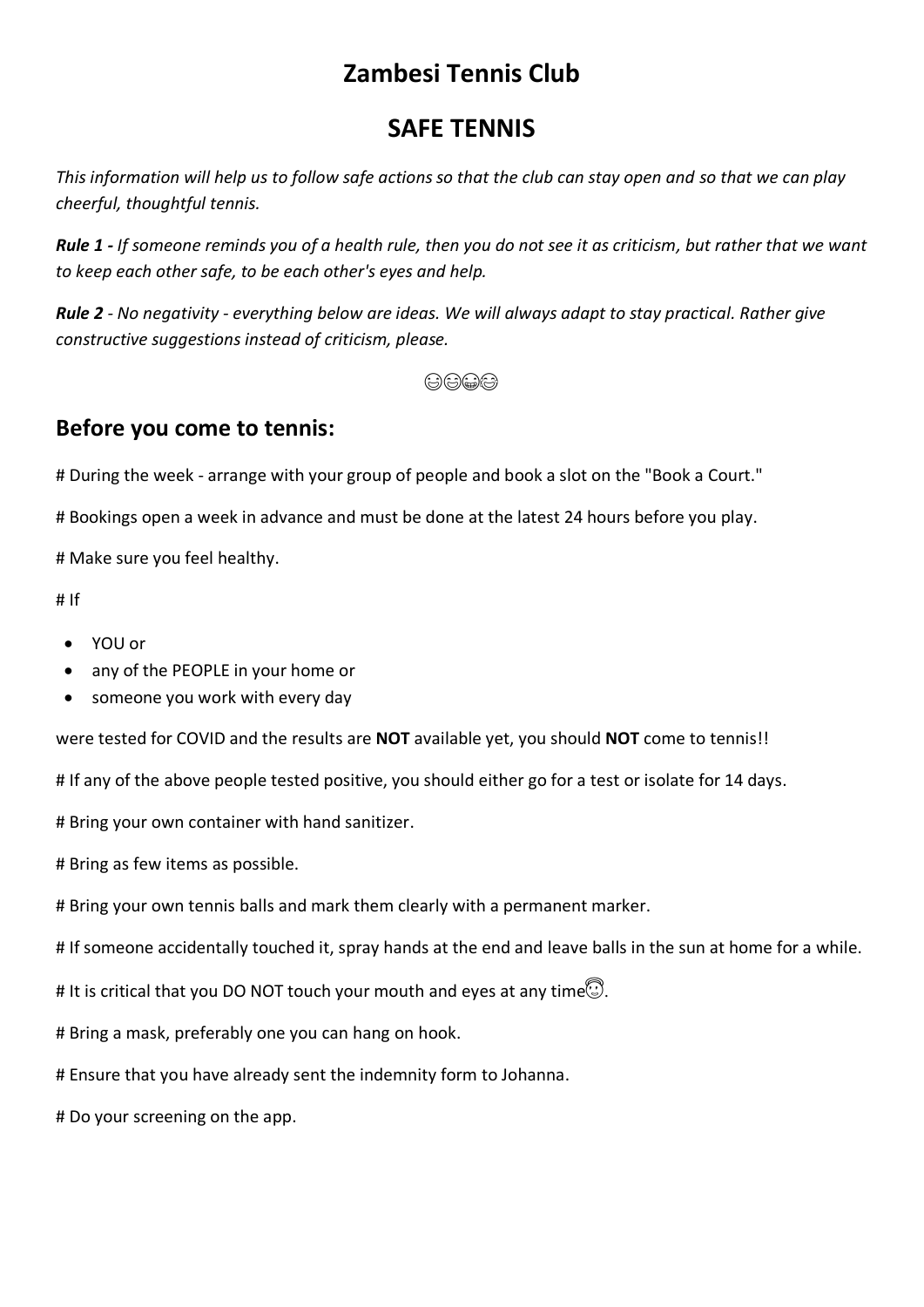### **At the club:**

# Make sure you wear a mask at all times to cover your mouth and nose. Do not remove it or pull on it when speaking. Never pull or touch the front of a mask as it is the dirtiest area and possibly contaminated. If you touch your mask, sanitise your hands. A face shield alone is not enough!!

# Walk to the "screening" person on the clubhouse porch.

# Clean your hands with the step-mechanism disinfectant.

# Allow the person to take your temperature.

# We want to avoid paper handling, thus, the person taking your temperature will sign next to your name and temperature reading on your behalf.

# If required, show the person that you have completed and submitted the screening questionnaire on your phone - if completed in time we will be able to see it on Google Forms.

# Keep at least 1.5m social distance.

# Please do not enter the clubhouse at all.

# The bathroom should be used in extreme cases only to limit our risk of contact areas. Use sanitiser before and after use. There will be containers inside. Use a piece of toilet paper to handle the toilet handle for pulling and to open the bathroom door. Throw in trash can at sink. Wash taps with soap after washing hands. Dry hands on paper towels.

# Choose a place to put your stuff, like the bench or extra chair on the court. People from the same household can sit on the same bench.

# Then remove your mask and hang on a bracket. If you wear a surgical mask, write your name on it in advance, in case someone else also uses the same type.

# Always clean hands immediately after mask is removed. Use elbow spray bottle on the court or your own container.

# Close the gate with your foot.

#### **When playing tennis:**

# Committee will ensure that the court's net height is correct.

# Only you touch your own marked tennis balls with your hands.

# Sending tennis balls to someone else with a racket only. Even though your hands are cleaned in advance, you still touch your own racket, your sweat, etc. Though it takes longer, it is still worth it.

# When warming up, use only 2 persons' tennis balls, yours's or your opposing partner's and send with racket.

# When you serve, you use your tennis balls. During each game, only the server's tennis balls must be on the court. The other players' balls stay at their chairs.